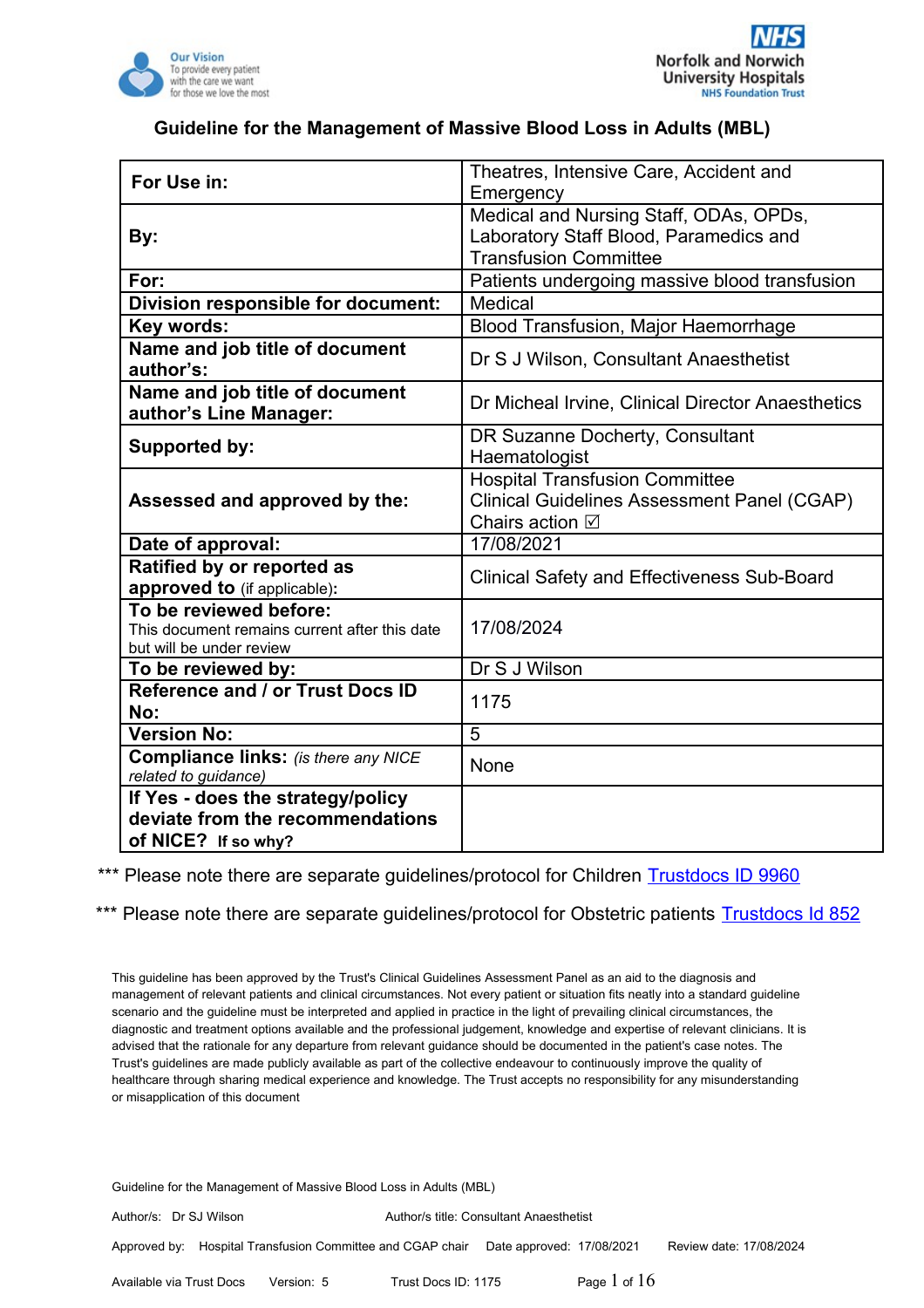**Version and Document Control:**

| <b>Version</b><br><b>Number</b> | Date of<br><b>Update</b> | <b>Change Description</b>                                    | <b>Author</b>  |
|---------------------------------|--------------------------|--------------------------------------------------------------|----------------|
| V <sub>5</sub>                  | 17/08/2021               | New BCSH guideline on major<br>haemorrhage information added | Stephen Wilson |
|                                 |                          |                                                              |                |
|                                 |                          |                                                              |                |
|                                 |                          |                                                              |                |

## **This is a Controlled Document**

Printed copies of this document may not be up to date. Please check the hospital intranet for the latest version and destroy all previous versions

Guideline for the Management of Massive Blood Loss in Adults (MBL)

Author/s: Dr SJ Wilson Author/s title: Consultant Anaesthetist

Approved by: Hospital Transfusion Committee and CGAP chair Date approved: 17/08/2021 Review date: 17/08/2024

Available via Trust Docs Version: 5 Trust Docs ID: 1175 **Page 2 of 16**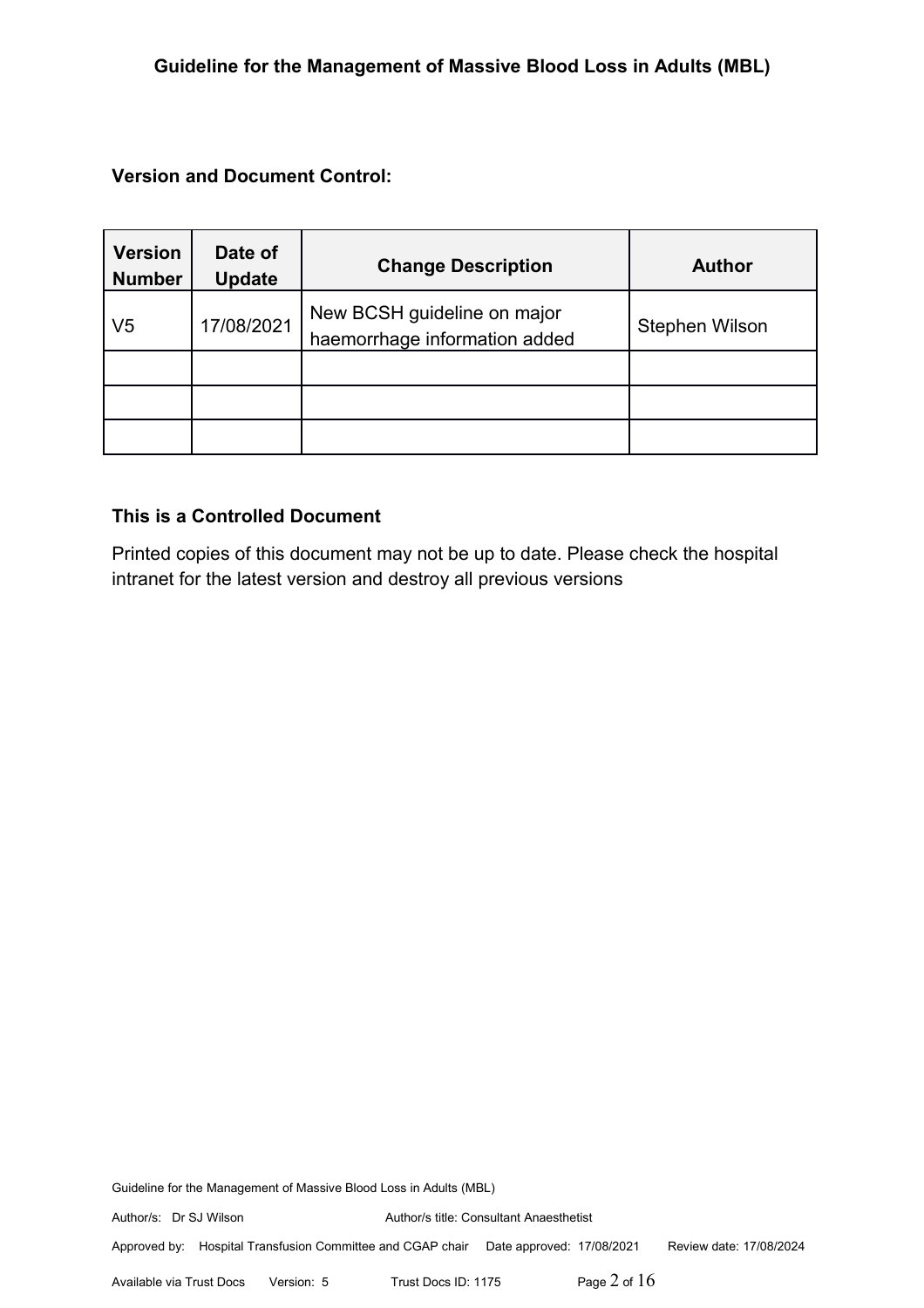# **Guideline for the Management of Massive Blood Loss in Adults (MBL) Quick Reference**

## **Definition: Massive blood transfusion is defined as a blood loss of:**

- · greater or equal to 150 mL per min OR
- 100% blood volume per 24 hours OR
- · 50% blood volume in 2 hours

# **Where blood volume is:**

Adult = 70ml per kg

#### **Glossary**

| <b>Arterial Blood Gas</b>              |  |
|----------------------------------------|--|
| Activated Partial Thromboplastin time  |  |
| <b>Blood Volume</b>                    |  |
| Central Nervous system                 |  |
| <b>Central Venous Pressure</b>         |  |
| Disseminated Intravascular Coagulation |  |
| Electrocardiogram                      |  |
| Ethylenediamintetraacetic acid         |  |
| <b>Full Blood Count</b>                |  |
| Fresh Frozen Plasma                    |  |
| Haemoglobin                            |  |
| <b>Hydroxy Ethyl Starch</b>            |  |
| International Nationalised Ratio       |  |
| Methylene Blue Fresh Frozen Plasma     |  |
| <b>Non-Consultant Career Grade</b>     |  |
| <b>Operating Department assistant</b>  |  |
| Partial Pressure Oxygen                |  |
| <b>Prothrombin Time</b>                |  |
| Packed Red Blood cells                 |  |
| <b>Platelets</b>                       |  |
|                                        |  |

Guideline for the Management of Massive Blood Loss in Adults (MBL)

Approved by: Hospital Transfusion Committee and CGAP chair Date approved: 17/08/2021 Review date: 17/08/2024

Available via Trust Docs Version: 5 Trust Docs ID: 1175 Page 3 of 16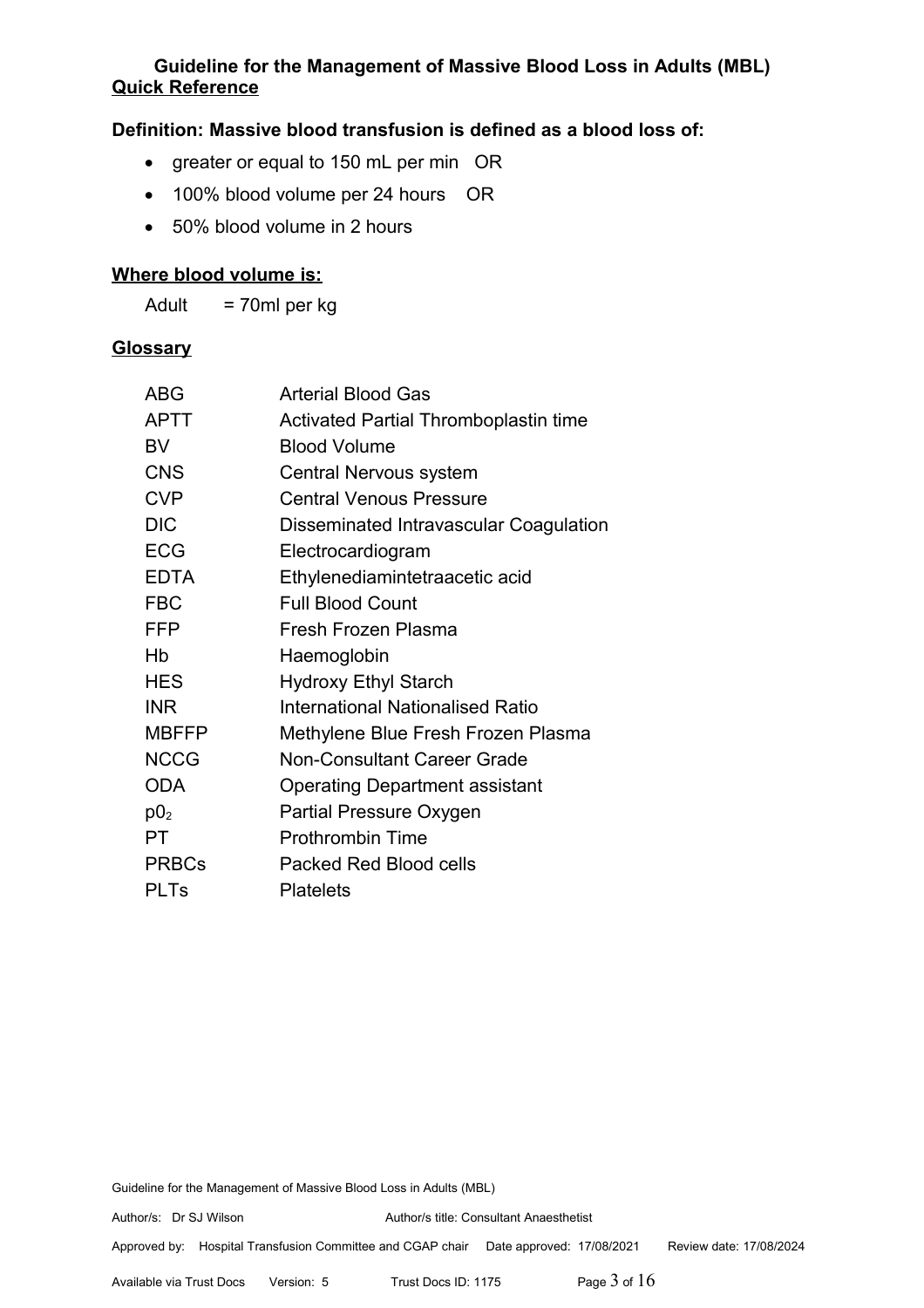

Guideline for the Management of Massive Blood Loss in Adults (MBL)

Author/s: Dr SJ Wilson Author/s title: Consultant Anaesthetist

Approved by: Hospital Transfusion Committee and CGAP chair Date approved: 17/08/2021 Review date: 17/08/2024

Available via Trust Docs Version: 5 Trust Docs ID: 1175 **Page 4 of 16**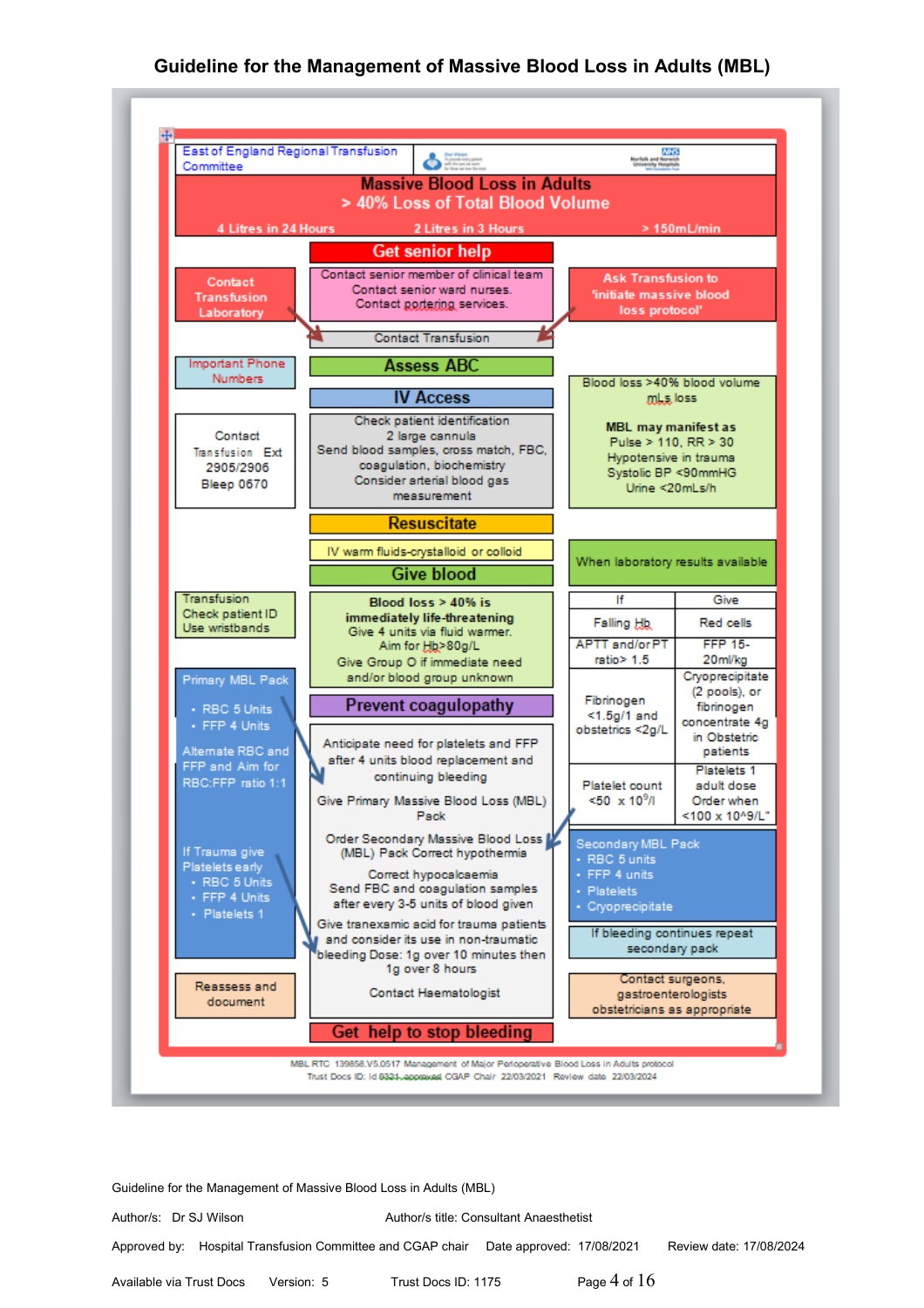**N.B** For A larger/ clearer version of this protocol [click here](http://nnvmwebapps01/TrustDocs/Doc.aspx?id=9321) or see Trustdocs id 9321

# **Table 1: Goals 1- 4 (Table 1) should be dealt with simultaneously**

The massive blood loss protocol will be applied when there is an **'actively bleeding patient in whom transfusion has started and needs to continue'**.

Blood bank must be informed using the trigger phrase to activate the massive blood loss protocol; "*I want to trigger the massive blood loss protocol"*

All subsequent communications between clinical areas and laboratory staff should be preceded by the trigger phrase "*This call relates to the massive blood loss protocol".* A specific member of the team should be nominated **to co-ordinate communication with the laboratory staff and support services.**

| Goal                                | <b>Action</b>                                                                                                                                                                                                                                                                                                                                                                                                                                                                                                                                                      | <b>Comments</b>                                                                                                                                                                                                                                                                                                                                                                                                                                                                                                                                                                                                                                                                                     |
|-------------------------------------|--------------------------------------------------------------------------------------------------------------------------------------------------------------------------------------------------------------------------------------------------------------------------------------------------------------------------------------------------------------------------------------------------------------------------------------------------------------------------------------------------------------------------------------------------------------------|-----------------------------------------------------------------------------------------------------------------------------------------------------------------------------------------------------------------------------------------------------------------------------------------------------------------------------------------------------------------------------------------------------------------------------------------------------------------------------------------------------------------------------------------------------------------------------------------------------------------------------------------------------------------------------------------------------|
| 1. Restore<br>circulating<br>volume | • 2 wide bore cannulae<br>Send blood bank sample if not<br>done: 6ml in pink EDTA bottle.<br>• Also include FBC, APTT and<br>INR.<br>Give adequate (warm)<br>crystalloid or colloid e.g. HES,<br>Gelofusin<br>Call for senior (on site)<br>anaesthetist.<br>• Maintain BP<br>Consider central venous line,<br>arterial line<br>Measure urine output<br>Consider use of cell saver<br>• Consider early use of<br>Tranexamic Acid in<br>• Consider reversal if on<br>heparin/warfarin/other<br>anticoagulants<br>• Consider active warming to<br>prevent hypothermia | It is essential that samples are sent<br>to the blood transfusion lab as<br>soon as possible<br>e.g. 10-20 ml kg Trustdocs ID 1086<br>Use pressure bags<br>Blood loss is often under-estimated<br>Shock, hypothermia and acidosis<br>increase risk of DIC.<br>Maximum benefit from Tranexamic<br>Acid if given within first hour after<br>injury. Do not give more than 3<br>hours after injury<br>1g Tranexamic Acid iv over<br>10 minutes followed by<br>1g Tranexamic acid iv over<br>8 hours<br>Cell saver available in theatre;<br>requires trained staff; most suitable<br>in trauma/vascular bleeding<br>See Trustdocs Id 1239<br>Use a blood warmer and external<br>patient warming device. |

Guideline for the Management of Massive Blood Loss in Adults (MBL)

Approved by: Hospital Transfusion Committee and CGAP chair Date approved: 17/08/2021 Review date: 17/08/2024

Available via Trust Docs Version: 5 Trust Docs ID: 1175Page 5 of 16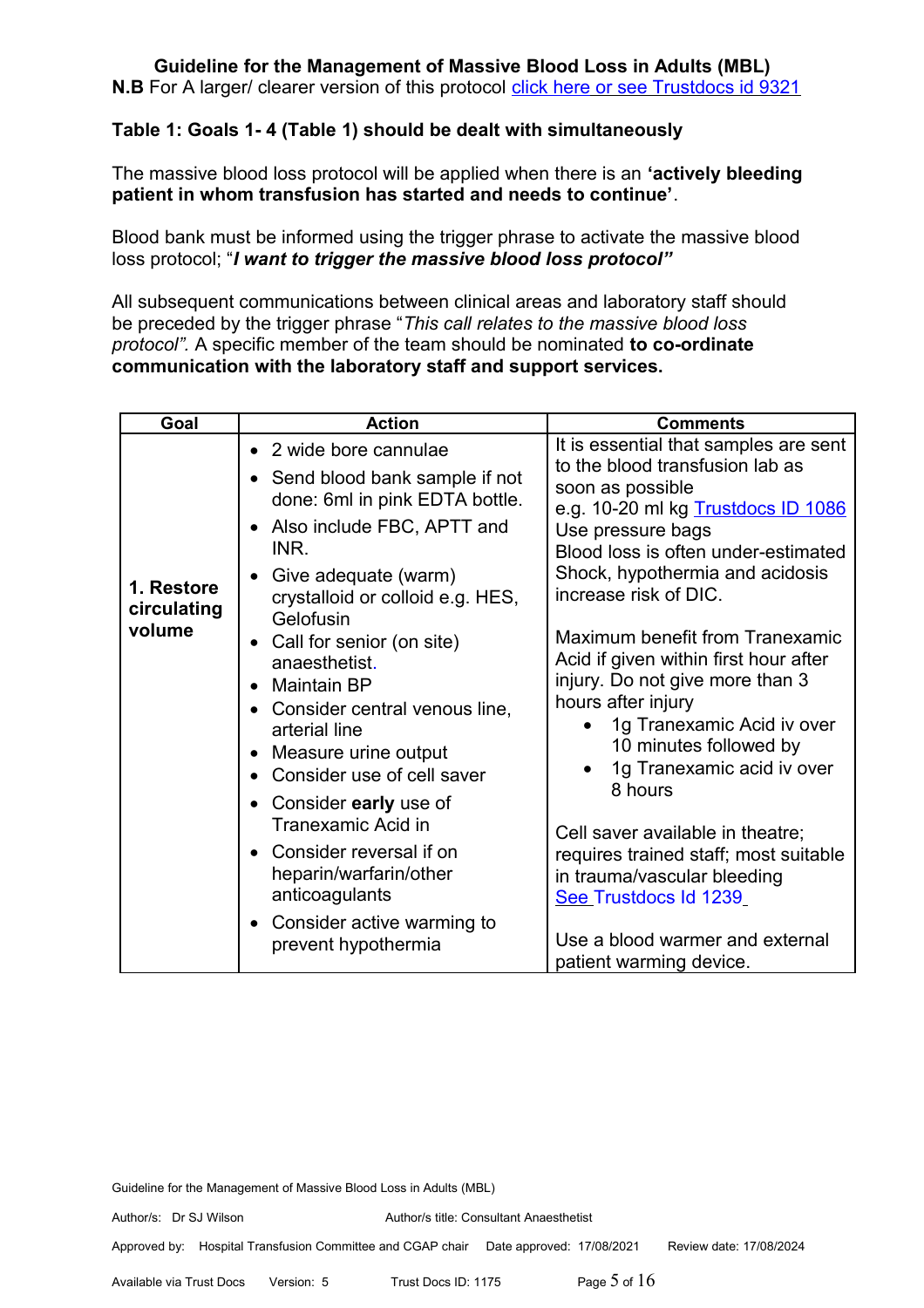|                                                                 | Guidenne for the management of massive Diood Loss in Addits (mDL)                                          |                                                                                                                                                                                                                                              |
|-----------------------------------------------------------------|------------------------------------------------------------------------------------------------------------|----------------------------------------------------------------------------------------------------------------------------------------------------------------------------------------------------------------------------------------------|
|                                                                 | State: 'I want to trigger the<br>massive blood loss protocol' to<br>request major blood loss pack<br>(MBL) | Clearly state: "I want to trigger<br>the massive blood transfusion<br>protocol"<br>Week day extension: 2905/2906                                                                                                                             |
| 2. Activate                                                     | Give 4 units blood via fluid<br>warmer:                                                                    | Aim to maintain Hb >8g/dL                                                                                                                                                                                                                    |
| massive<br>blood loss                                           | Give Group O if immediate<br>$\bullet$<br>need and/ or blood group                                         | O Neg blood available immediately                                                                                                                                                                                                            |
| protocol<br>and initiate                                        | unknown<br><b>Blood transfusion lab will</b><br>$\bullet$                                                  | Group specific blood available in<br>25 minutes.                                                                                                                                                                                             |
| transfusion                                                     | provide further group O /                                                                                  | Group O will be available until<br>group specific blood is available.                                                                                                                                                                        |
|                                                                 | group specific / cross-<br>matched red cells as required                                                   | This may be $O$ Pos for men $> 18$<br>years old and women > 50 years<br>old.                                                                                                                                                                 |
|                                                                 |                                                                                                            | Crossmatched blood available in<br>45 minutes                                                                                                                                                                                                |
|                                                                 | MBL pack A) 5 units blood FFP                                                                              | Aim to maintain Hb > 8 g/dL                                                                                                                                                                                                                  |
|                                                                 | MBL pack B) If a second or<br>subsequent Major Blood Loss<br>Pack is required these will contain           | Aim for PT and APTT <1.5X the<br>control (keep ionized $Ca^{2+} > 1.13$<br>mmol/L                                                                                                                                                            |
|                                                                 | 5 units blood                                                                                              | FFP thawed in $20 - 30$ min                                                                                                                                                                                                                  |
| 3. Continue<br>transfusion<br>with major<br>blood loss<br>packs | 4 units FFP<br>1 adult dose of platelets for<br>$\bullet$<br>adults, Cryoprecipitate                       | Anticipate PLTs $<$ 50 X 10 <sup>9</sup> /L after<br>2 BV replacement, therefore:                                                                                                                                                            |
|                                                                 | IF COAG SCREEN IS NOT<br><b>TAKEN, PLEASE DO SO!</b>                                                       | Aim PLTs $> 100 \times 10^9$ /L if there is<br>ongoing active haemorrhage<br>Cryoprecipitate replaces fibrinogen<br>and factor 8<br>Aim for fibrinogen >1.5g/L<br>Fibrinogen < 0.5g/ L strongly<br>associated with microvascular<br>bleeding |
|                                                                 |                                                                                                            | Cryoprecipitate thawed in $20 - 30$<br>minutes                                                                                                                                                                                               |
|                                                                 |                                                                                                            | NB. The blood bank will issue<br>compatible FFP and PLTs which<br>will not necessarily be the same<br>group as patient.                                                                                                                      |
|                                                                 |                                                                                                            | <b>Ensure Electronic Blood Tracking</b><br>system is used throughout                                                                                                                                                                         |

Author/s: Dr SJ Wilson Author/s title: Consultant Anaesthetist Approved by: Hospital Transfusion Committee and CGAP chair Date approved: 17/08/2021 Review date: 17/08/2024

Available via Trust Docs Version: 5 Trust Docs ID: 1175 **Page 6 of 16**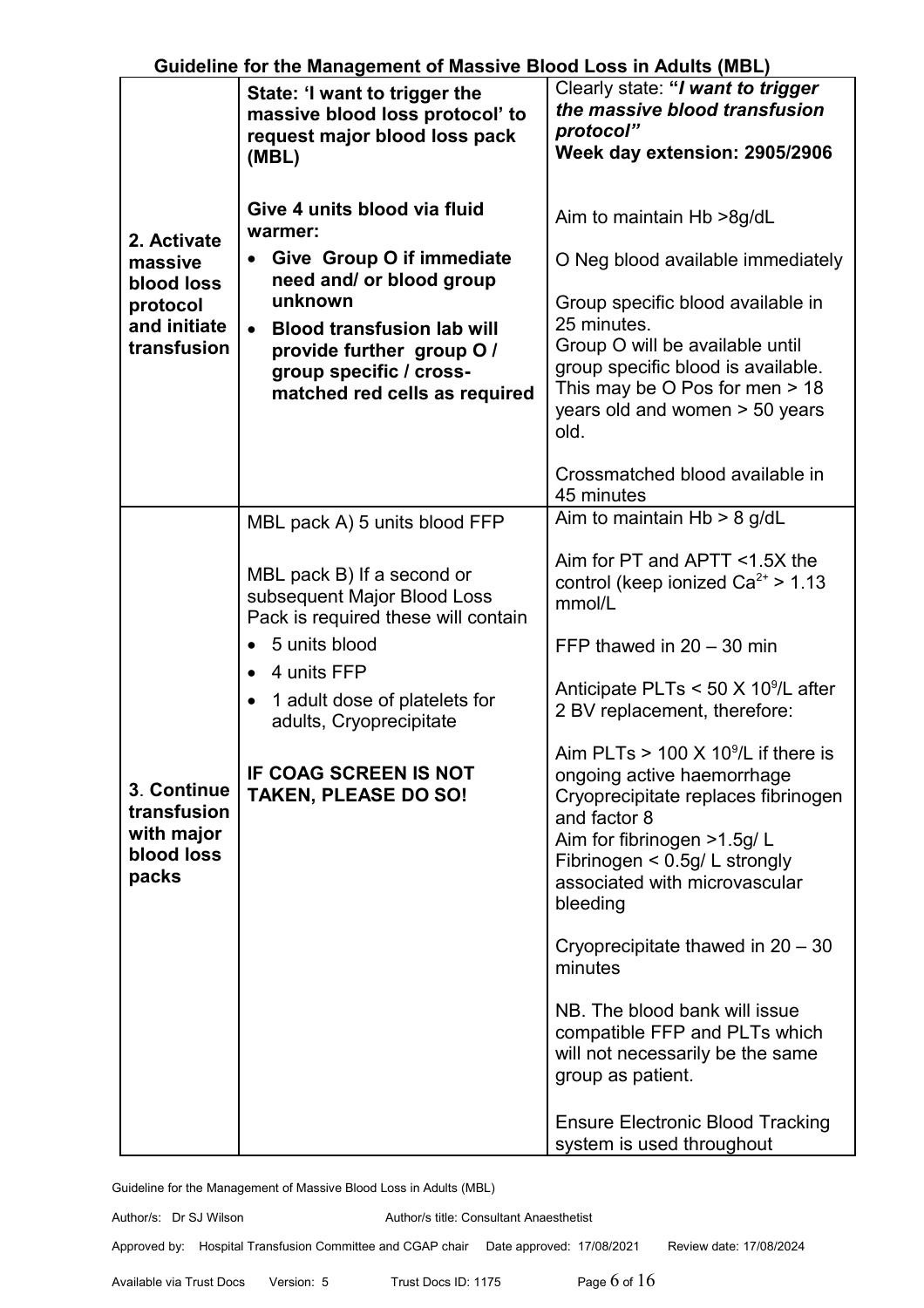| 4. Contact<br>senior<br>personnel | <b>Consultant anaesthetist</b><br>$\bullet$<br>Consultant surgeon,<br>$\bullet$<br>gastroenterologist, obstetrician<br>as appropriate<br><b>Blood bank</b><br>$\bullet$                                                                                       |                                                                                                           |
|-----------------------------------|---------------------------------------------------------------------------------------------------------------------------------------------------------------------------------------------------------------------------------------------------------------|-----------------------------------------------------------------------------------------------------------|
| 5. Arrest<br>bleeding             | Remember simple measures<br>$\bullet$<br>(pressure/elevation) can be<br>useful<br>Early surgical intervention<br>Consider interventional<br>radiology                                                                                                         |                                                                                                           |
| 6. Repeat<br>blood tests          | If continued oozing repeat FBC<br>$\bullet$<br>and Coag. screen every 4<br>hours or after every 5 units of<br>blood given<br>It is recommended to perform<br>$\bullet$<br>at least one set of tests after<br>major transfusion<br>Serum Calcium and Potassium | Hypocalcaemia and hyperkalaemia<br>can occur especially with<br>hypothermia and acidosis.<br>Monitor ECG. |
| 7. Suspect<br><b>DIC</b>          | Treat underlying cause (i.e. of<br>$\bullet$<br>blood loss)                                                                                                                                                                                                   | Shock, hypothermia and acidosis<br>increase risk                                                          |

Guideline for the Management of Massive Blood Loss in Adults (MBL)

Approved by: Hospital Transfusion Committee and CGAP chair Date approved: 17/08/2021 Review date: 17/08/2024

Available via Trust Docs Version: 5 Trust Docs ID: 1175 **Page 7 of 16**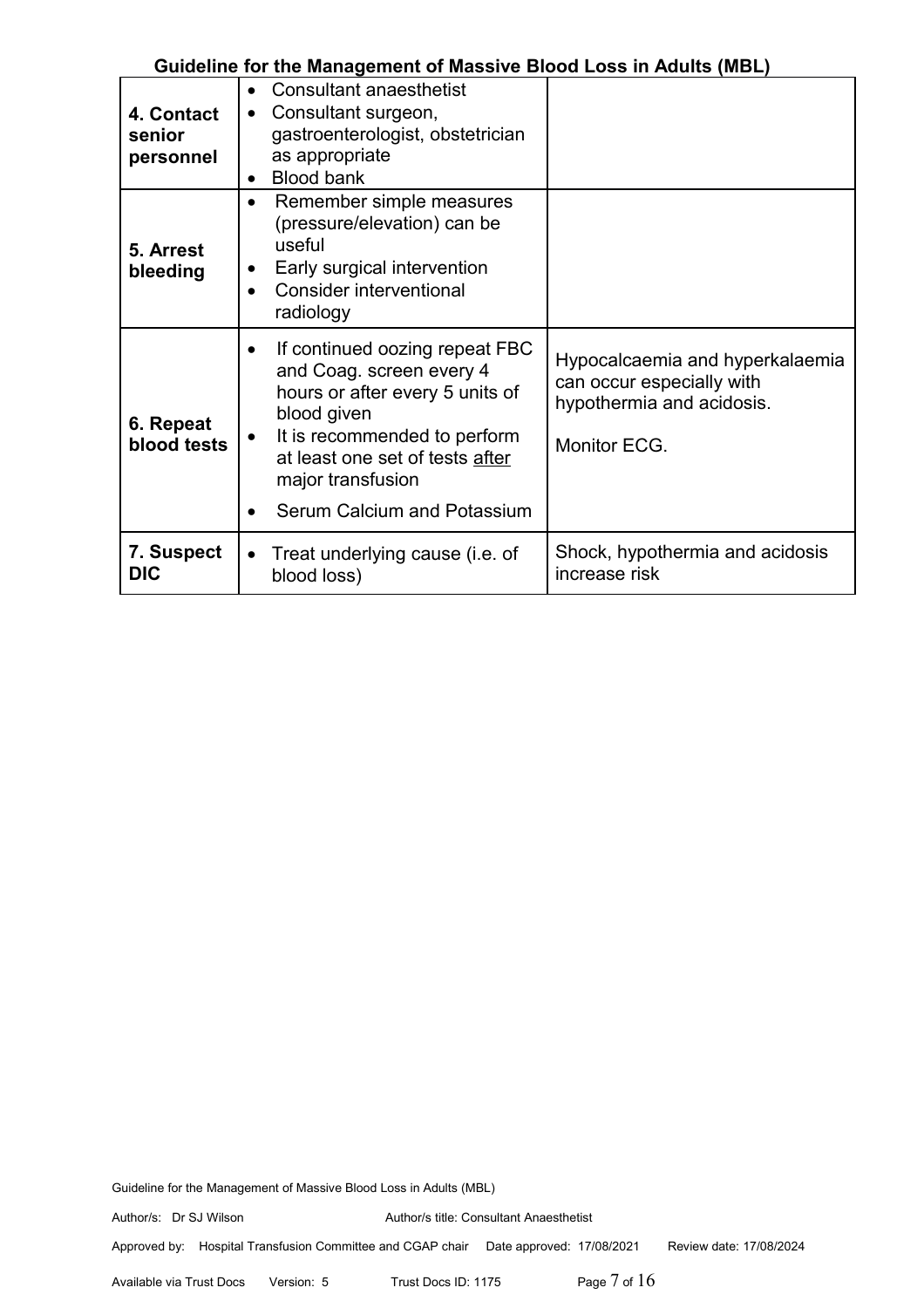To ensure that a guideline is available to facilitate a multidisciplinary approach for the management of acute blood loss where immediate transfusion is required by employing a simple step by step flow chart. It is intended that the guideline is used alongside existing Trust policies for the checking and administration of blood and blood products. See [Trustdocs ID 1086\)](http://trustdocs/Doc.aspx?id=1086)

## **Rationale for the recommendations**

Avoidable deaths of patients with major haemorrhage are well recognised and locally agreed and/ or specialty specific guidelines are needed to ensure effective management.

This guideline is based on one produced in 1998 which was subsequently revised in 2008 in light of the guidelines issued by the British Committee for Standards in Haematology (National Blood Service) in 2006, which remains of value in those Trusts using it<sup>1</sup>. It has been used as the basis for recent recommendations published by the UK Blood transfusion services.  $^2$ 

The recommendations contained in these guidelines must be regarded as level C, as they are based on uncontrolled observational studies and consensus of expert opinion (level 3 evidence). Well-designed case control studies and randomized clinical trials are lacking in this area.

National guidelines exist for the use of blood in the elective surgery<sup>3</sup> and should also be consulted. (www.sign.ac.uk)

## *Broad recommendations*

Massive blood loss has been defined as the loss of one blood volume over 24 hours<sup>4</sup>. Such definitions highlight the importance of early recognition of major blood loss and the need for effective action.

There is evidence that survival from massive transfusion continues to improve<sup>5</sup> and recent reports have demonstrated success even in patients receiving in excess of 50 units in 48 hours<sup>6</sup>.

The initial priorities of treatment are:

- 1) Restoration of blood volume to maintain tissue perfusion and oxygenation
- 2) Achieving Haemostasis by
	- Early treatment of surgical bleeding

Guideline for the Management of Massive Blood Loss in Adults (MBL)

Author/s: Dr SJ Wilson Author/s title: Consultant Anaesthetist

Approved by: Hospital Transfusion Committee and CGAP chair Date approved: 17/08/2021 Review date: 17/08/2024

Available via Trust Docs Version: 5 Trust Docs ID: 1175Page 8 of 16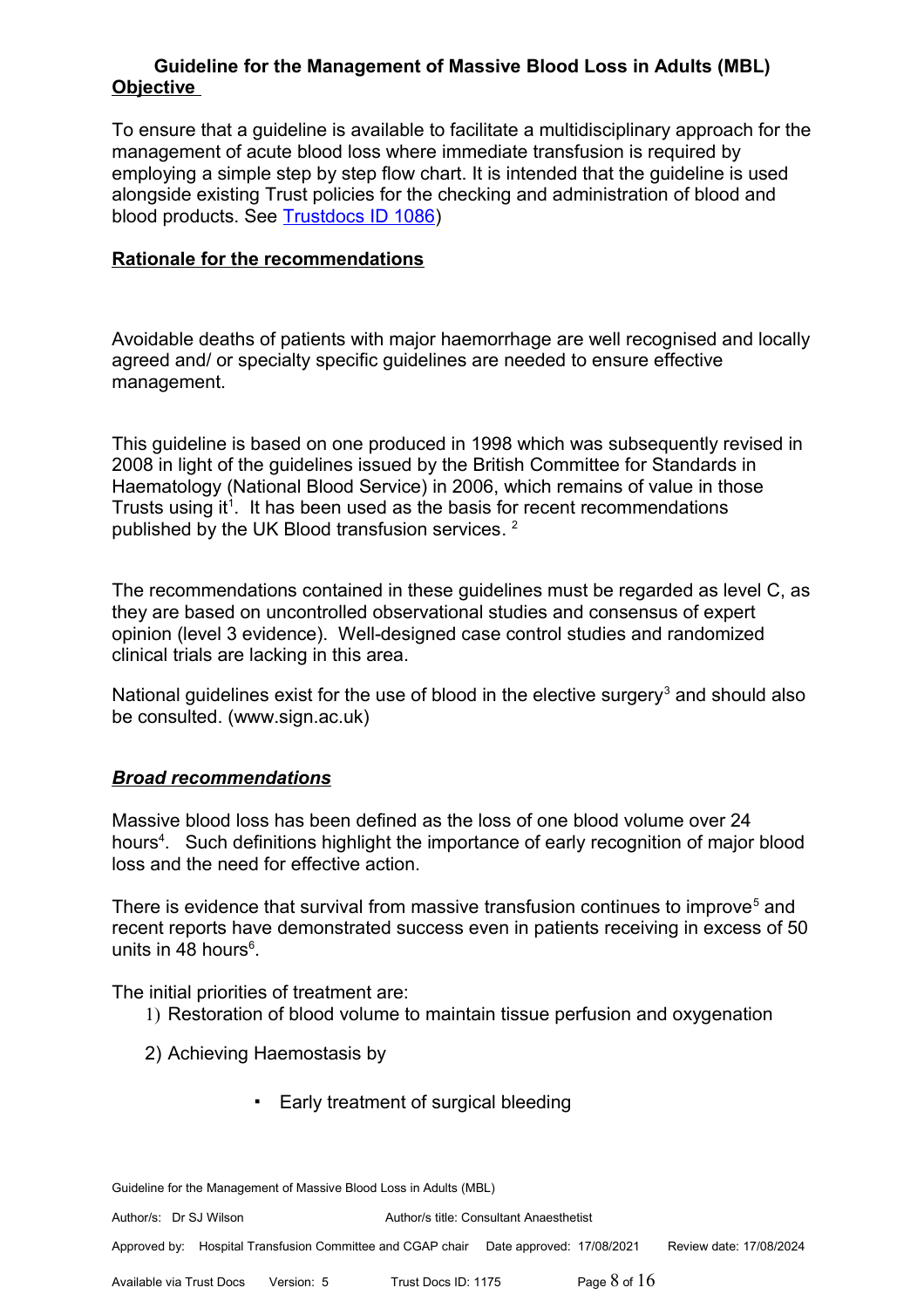▪ Correction of coagulopathy by the **early** use of blood component(s) therapy

Guideline for the Management of Massive Blood Loss in Adults (MBL)

Author/s: Dr SJ Wilson Author/s title: Consultant Anaesthetist

Approved by: Hospital Transfusion Committee and CGAP chair Date approved: 17/08/2021 Review date: 17/08/2024

Available via Trust Docs Version: 5 Trust Docs ID: 1175 **Page 9 of 16**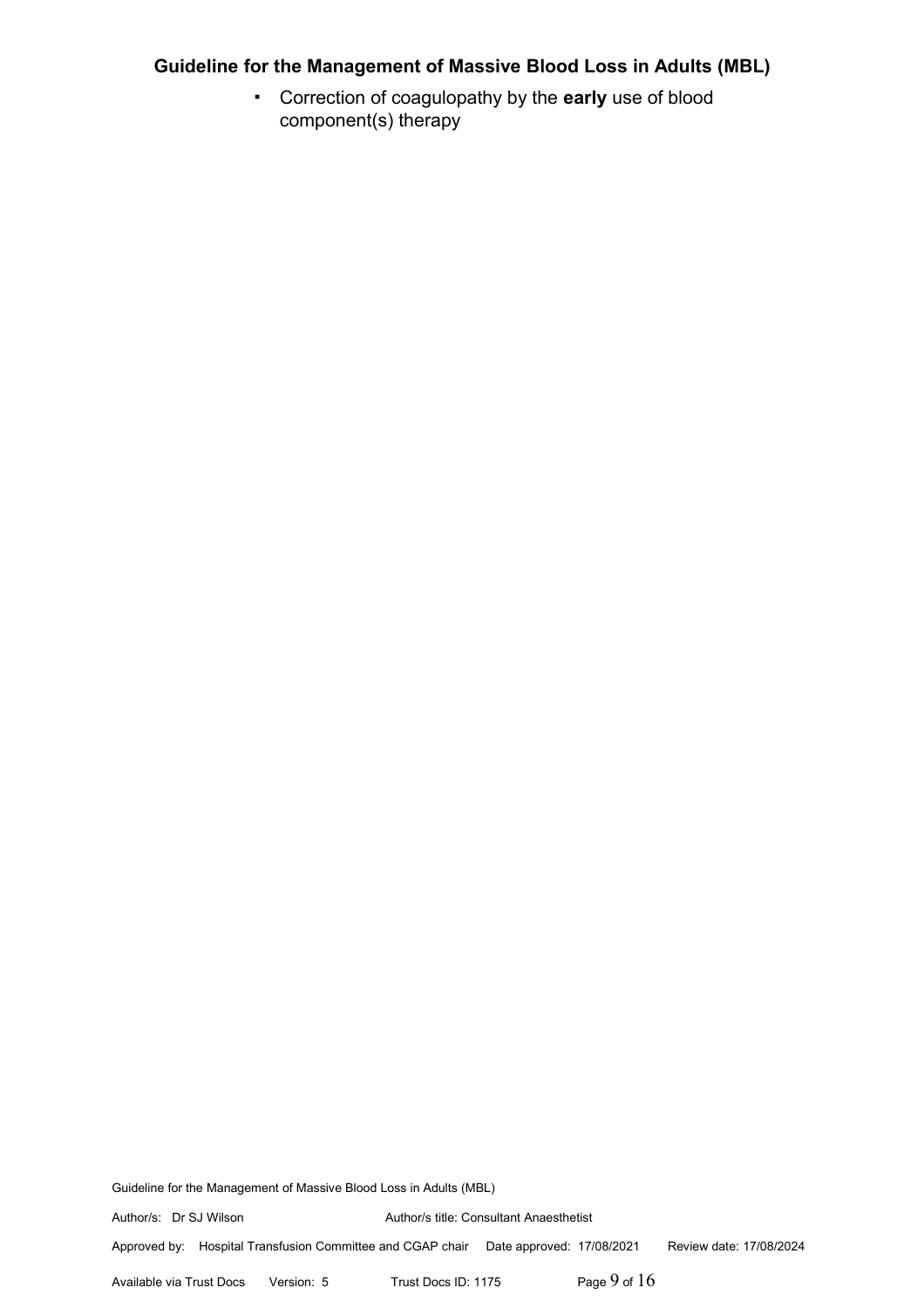# **Detailed Recommendations**

## **Restore circulating volume**

Restoration of circulating volume will require the use of wide bore cannulae to access the circulation, and the rapid administration of (preferably warm) isotonic fluids and blood (once available).

Samples need to be sent urgently to blood bank if not already done so to provide blood and blood products of a correct group.

Blood loss is sometimes difficult to estimate and underestimates may be made if blood loss is within closed cavities. Monitoring the patient's CVP, arterial blood pressure and urine output (aim for >30mL/hour in adults,) may help in deciding on the adequacy of resuscitation and catheters should be inserted when appropriate by skilled medical personnel. Early consultation with senior colleagues (anaesthesia, surgery and blood bank) is mandatory.

#### **Cell Salvage**

Early consideration should be given to the use of cell saver equipment when appropriate. This is available in theatres and should be considered in most vascular and trauma cases. Contraindications are malignancy, contaminated fields and sickle cell anaemia. Cell salvage should be considered where more than 1000mLs intraoperative blood loss is anticipated.

#### **Antifibrinolytics**

Early use of Tranexamic Acid should be considered. Maximum benefit is obtained if this is given within the first hour after injury (1g Tranexamic Acid iv over 10 minutes followed but 1g Tranexamic Acid iv over 8 hours<sup>7</sup>). Tranexamic Acid should not be given more than 3 hours after injury<sup>8</sup>. Tranexamic Acid may also be considered when giving blood is likely to be a problem (e.g. difficult antibodies or religious objection)

## **FFP**

Based on current recommendations, FFP should be used early during massive blood Transfusion <sup>9, 10</sup>. This is based on several large civilian and military retrospective studies which have shown improved survival when FFP is used in ratios of more than 1:2 (FFP:PRBCs)<sup>11, 12</sup>

Although FFP will be issued without clotting study results, samples should have been taken. A minimum dose of 12-15 mL kg-1 (3 units in an adult) should be given<sup>13</sup>. FFP does not need to be Rhesus matched as there appears to be no risk of anti D immunization. Also note that group O FFP is being seriously restricted for group O patients only as it has caused haemolysis in non-O patients. In other patients you will receive from blood bank FFP which is compatible but not necessarily identical with the patients group<sup>14</sup>.

Guideline for the Management of Massive Blood Loss in Adults (MBL)

Author/s: Dr SJ Wilson Author/s title: Consultant Anaesthetist Approved by: Hospital Transfusion Committee and CGAP chair Date approved: 17/08/2021 Review date: 17/08/2024

Available via Trust Docs Version: 5 Trust Docs ID: 1175 **Page 10 of 16**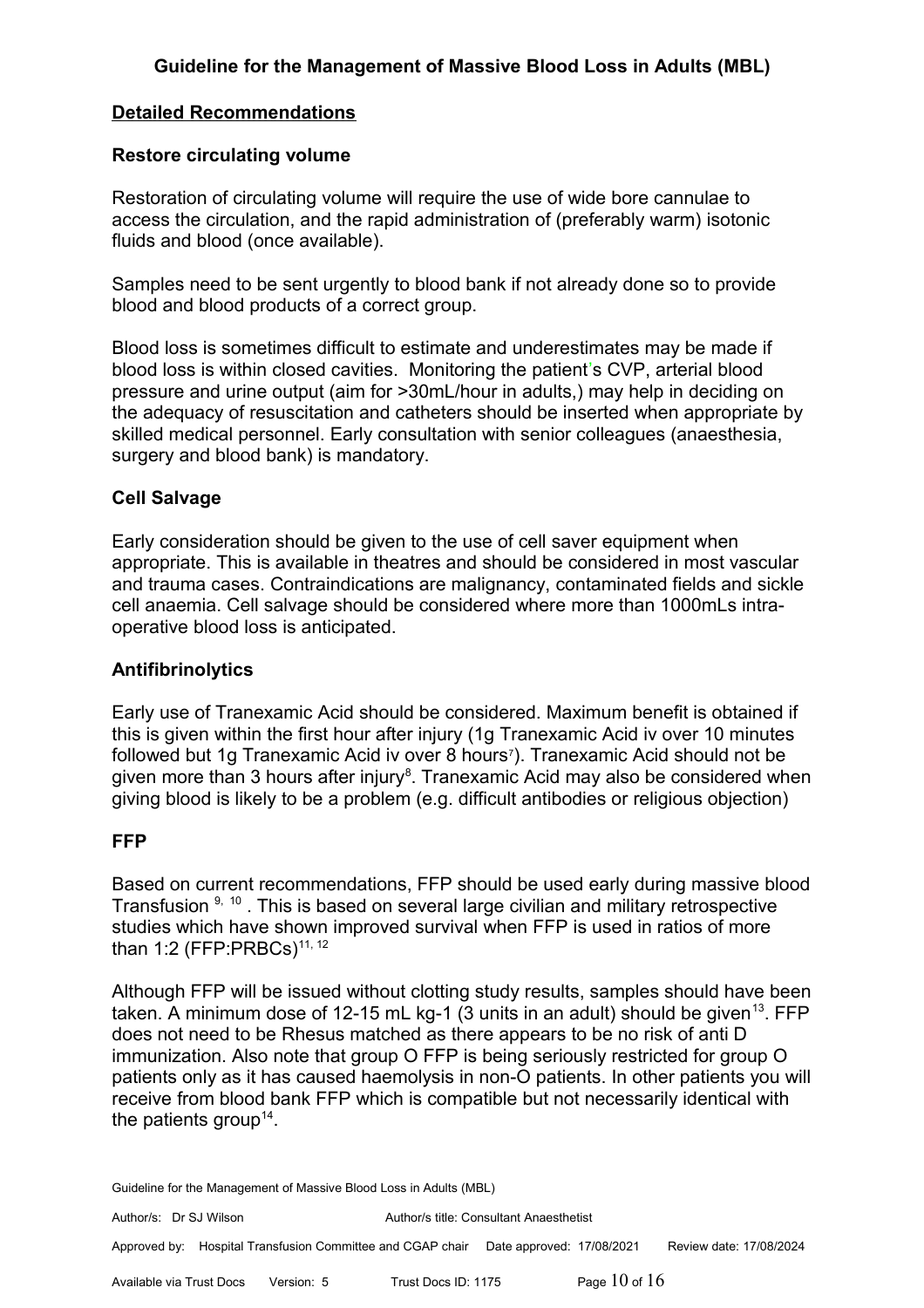Recommendations suggest that platelet therapy may be unnecessary in major blood loss situations unless the count is <100 x 10 with ongoing haemorrhage,  $15, 16, 17, 18$ , These guidelines, however, may not be easy to apply in a clinical setting 19. Platelets are obtained from the NBS in Cambridge and take 1-2h to arrive. Stock platelets may be available immediately at the NNUH but if not the triggering of the major blood loss protocol will ensure blood bank staff order platelets for the patient proactively and before an FBC demonstrates thrombocytopenia. There may also be circumstances when it will be necessary to give platelets despite an "adequate" count e.g. when the patient has had aspirin or Clopidogrel.

# **Blood Tests**

Ideally FBC and clotting studies need to be repeated 4 hourly or after every 5 units of blood. FFP and platelets contain citrate anticoagulant (red cells in solution contain only traces of citrate). In theory, infused citrate could lower plasma ionised calcium levels, but in practice rapid liver metabolism of citrate usually prevents this. However, patients who are hypothermic and/or acidotic, the combined effects of hypocalcaemia and hyperkalaemia may be cardiotoxic. Monitor acid base, serum calcium and potassium in these situations. If ECG shows evidence of hypocalcaemia, 5mL (10%) calcium gluconate (adult) should be given by SLOW IV injection. The problem is best avoided by keeping the patient warm.

# **Cryoprecipitate**

Cryoprecipitate is indicated when the plasma fibrinogen is less than 1.5g litre-see [Trustdocs ID 1086\)](http://trustdocs/Doc.aspx?id=1086) (Or <2g/L Obstetric patients) and should be given in a volume of 1-1.5 packs per 10 kg body weight. Cryoprecipitate is now pooled (5u per pool) so adults need 2 pools. Throughout resuscitation and surgery it is important to maintain patient temperature by increasing the ambient temperature of theatre, the use of external patient warming devices and in line blood warmers.

For Obstetric patients, fibrinogen concentrate may be used instead of cryoprecipitate early in massive blood loss. This is kept in the Obstetric theatre fridge. Please see [Trustdocs ID 17727,](http://trustdocs/Doc.aspx?id=17727) Using Fibrinogen Concentrate as part of Major Obstetric Hemorrhage Protocol in Obstetric Theatres for further information

# **Disseminated intravascular coagulation**

Disseminated intravascular coagulation occurs when an unregulated thrombin explosion causes release of free thrombin into the circulation. Widespread microvascular thrombosis leads to tissue ischaemia whilst the consumption of coagulation products and activation of fibrinolysis results in haemorrhagic complications.It is primarily a clinical diagnosis with laboratory tests being used to confirm the diagnosis and monitor replacement of blood products. In the perioperative period the most likely cause of DIC will be either sepsis or trauma and treatment is that of the underlying cause. At the same time blood volume and tissue perfusion must be maintained whilst blood components are replaced in an attempt to correct the coagulopathy. Indications for treatment with heparin are not established.

Guideline for the Management of Massive Blood Loss in Adults (MBL)

Author/s: Dr SJ Wilson Author/s title: Consultant Anaesthetist Approved by: Hospital Transfusion Committee and CGAP chair Date approved: 17/08/2021 Review date: 17/08/2024

Available via Trust Docs Version: 5 Trust Docs ID: 1175 **Page 11 of 16**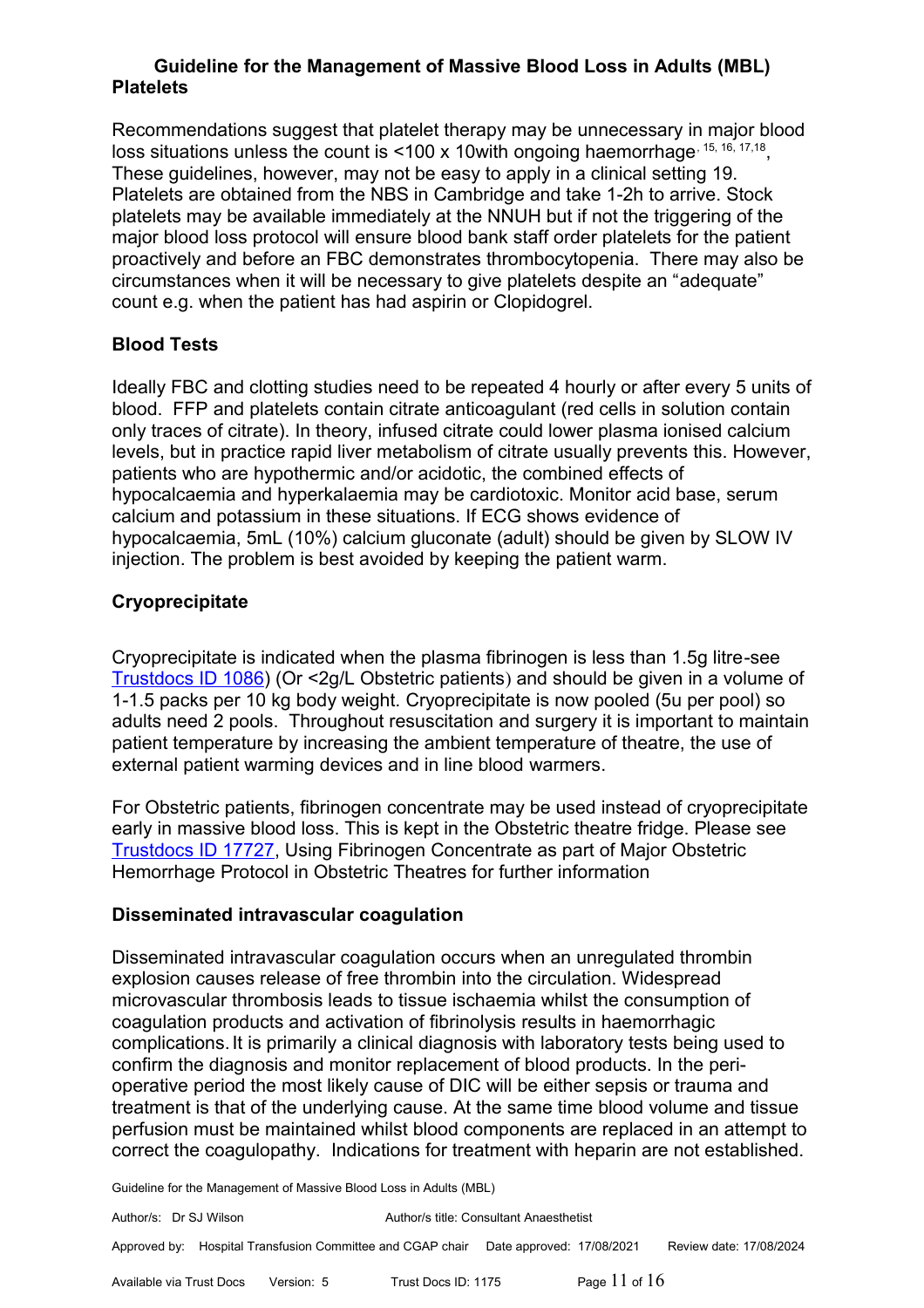## **Clinical Audit Standards derived from guideline**

The reserve of platelets/FFP and their ordering will be audited so that potential over ordering and cost can be established.

Delays in receiving platelets will be audited. All events which trigger the Massive Blood Loss protocol will be audited. 100% compliance with the guidelines will be used as the audit standard

## *Summary of development and consultation process undertaken before registration and dissemination*

The guideline was drafted by the authors listed above on behalf of a guideline development group, which has agreed the final content. This revised version has gone through the Hospital Transfusion Team and the Hospital Transfusion Committee, presenting broad group of consultants across the Trust, Transfusion Clinical Nurse Specialist and Senior Operating Department Practitioners from Emergency Theatres.

During its original development it was circulated for comment to: consultant, NCCG and trainee anaesthetists, consultants, nursing staff and laboratory staff in Haematology and Blood Transfusion, consultant surgeons (General, Urological, Thoracic, Orthopaedic, Plastics, director and consultants Critical Care Complex) and consultants in Accident and Emergency,

The guideline was last reviewed in February 2013 by Dr D O'Hare supported by Dr G Turner, Consultant Haematologist, when minor changes were made to version 4 to reflect changes in the East of England Trauma Network guidelines for adults and publication of the Crash 2 study. The current revision follows publication of revised East of England Trauma Network guidelines for paediatrics when the decision was made to produce separate guidelines for adult and paediatric patients to enhance the clarity of the guidelines in clinical practice. No substantive changes have been made to the adult guidelines as a consequence of this revision. Guidelines for the management of massive blood loss in paediatric patients can be found

In March 2018 the updated Massive Blood Protocol [Trustdocs id 9321](http://trustdocs/ViewDocVersion.aspx?id=9321&vid=3) was added to the guideline.

This version was reviewed in August 2021 by Dr S J Wilson with support from Dr Suzanne Doherty, Consultant Haematologist.

This version is endorsed by the Trust Blood Transfusion Committee, Anaesthetic Directorate and Theatre Standards Group and Clinical Guidelines Assessment Panel

## **Distribution list/dissemination method and references**

Guideline for the Management of Massive Blood Loss in Adults (MBL)

Author/s: Dr SJ Wilson Author/s title: Consultant Anaesthetist

Approved by: Hospital Transfusion Committee and CGAP chair Date approved: 17/08/2021 Review date: 17/08/2024

Available via Trust Docs Version: 5 Trust Docs ID: 1175 Page 12 of 16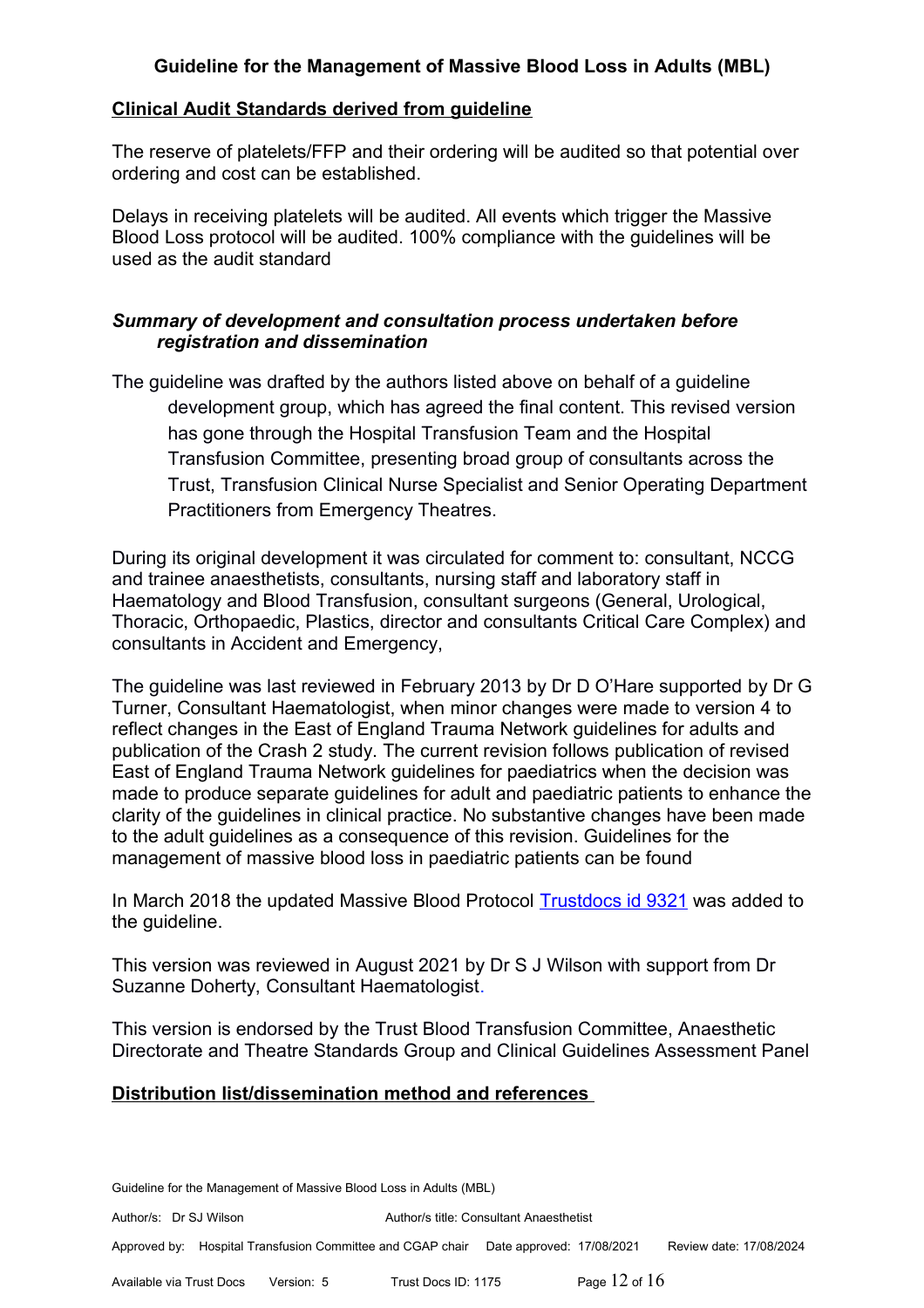It is recommended that the guideline be widely available in all clinical areas in the Trust where major perioperative blood loss is managed. This will include the Trust Intranet.

Guideline for the Management of Massive Blood Loss in Adults (MBL)

Author/s: Dr SJ Wilson Author/s title: Consultant Anaesthetist

Approved by: Hospital Transfusion Committee and CGAP chair Date approved: 17/08/2021 Review date: 17/08/2024

Available via Trust Docs Version: 5 Trust Docs ID: 1175 Page 13 of 16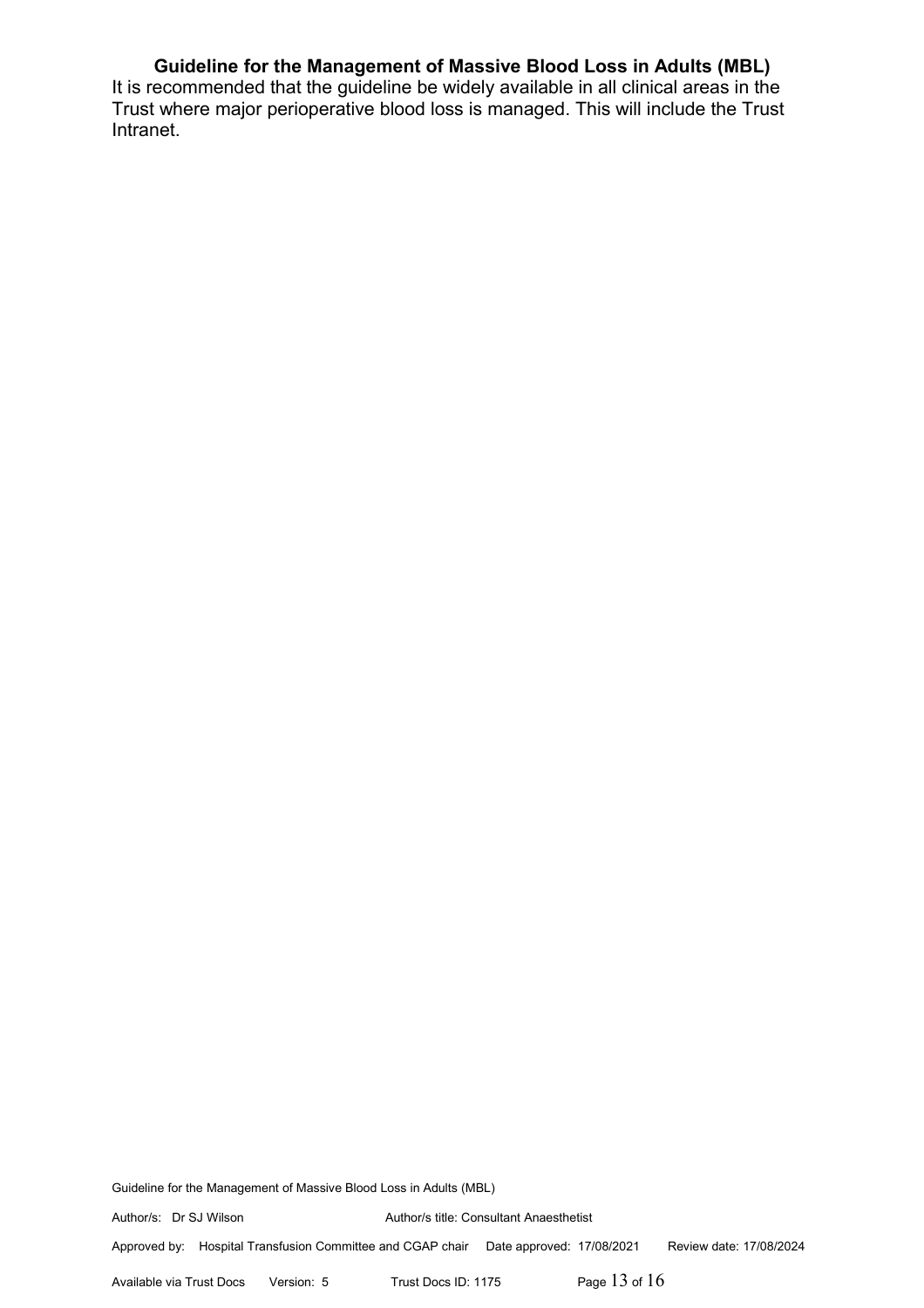- 1 Guidelines on the management of massive blood loss, Stainsby D, MacLennan S, Thomas D, Isaac J, Hamilton PJ. Brit J Haematology 2006; 634-641
- 2 Handbook of blood transfusion (Blood transfusion services of the United Kingdom) McClelland DBL, 2001 pub: The Stationary Office
- 3 Scottish Intercollegiate Guidelines Network. Guideline 54. Perioperative Blood Transfusion for Elective Surgery. October 2001. [www.sign.ac.uk/guidelines](http://www.sign.ac.uk/guidelines)
- 4 Massive blood transfusion, ABC of Blood transfusion, ed Contreras M, 3<sup>rd</sup> edition 1998, BMJ publications
- 5 Philips TF, Soulier G, Wilson RF. Outcome of massive transfusion exceeding two blood volumes in trauma and emergency surgery. J Trauma 1987;903- 910
- 6 Improved survival following massive transfusion in patients who have undergone trauma. Cinat M, Wallace W, Nastanski F. Arch Surg 1999;134:964-970
- 7 CRASH-2 trial collaborators. Effects of tranexamic acid on death, vascular occlusive events, and blood transfusion in trauma patients with significant haemorrhage (CRASH-2): a randomised, placebo-controlled trial.Lancet 2010; 376: 23–32
- 8 The CRASH-2 collaborators. The importance of early treatment with tranexamic acid in bleeding trauma patients: an exploratory analysis of the CRASH-2 randomised controlled trial. Lancet 2011; published online March 24. DOI:10.1016/S0140-6736(11)60278-X.
- 9 Fresh frozen plasma (FFP) use during massive blood transfusion in trauma resuscitation, Mitra B, Mori A, Cameron PA, Fitzgerald M, Paul E, Street A. Injury. 2010 Jan;41(1):35-9
- 10 Massive Transfusion Protocols: The Role of Aggressive Resuscitation Versus Product Ratio in Mortality Reduction, Riskin DJ, Tsai TC, Riskin L, Hernandez-Boussard T, Purtill M, Maggio PM, Spain DA, Brundage SI. J Am Coll Surg. 2009 Aug;209(2):198-205
- 11 The relationship of blood product ratio to mortality: survival benefit or survival bias? Snyder CW, Weinberg JA, McGwin G Jr, Melton SM, George RL, Reiff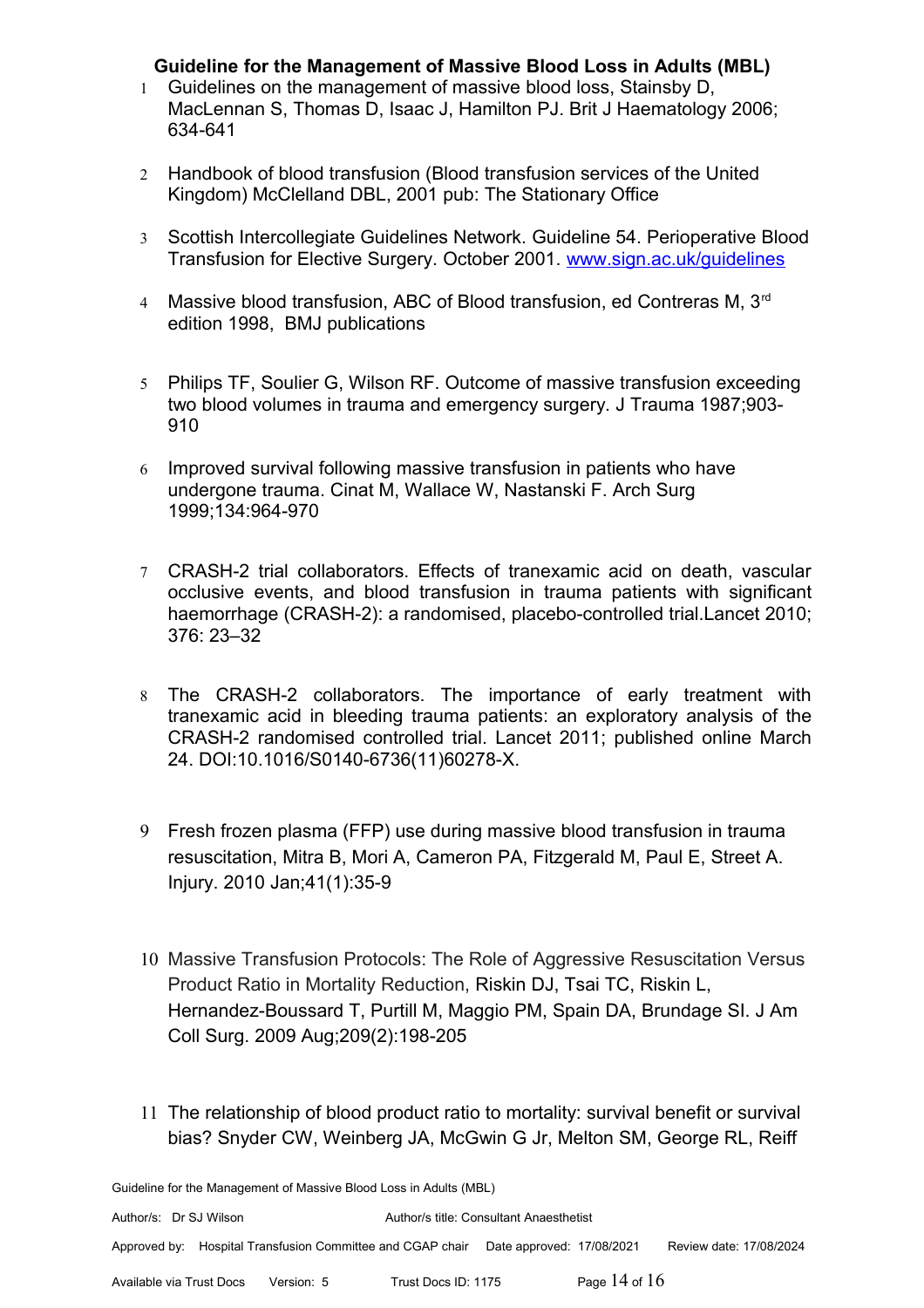- **Guideline for the Management of Massive Blood Loss in Adults (MBL)** DA, Cross JM, Hubbard-Brown J, Rue LW 3rd, Kerby JD. J Trauma. 2009 Feb;66(2):358-62; discussion 362-4
- 12 Controversy in trauma resuscitation: do ratios of plasma to red blood cells matter? Stansbury LG, Dutton RP, Stein DM, Bochicchio GV, Scalea TM, Hess JR. Transfus Med Rev. 2009 Oct;23(4):255-65
- 13 British Committee for Standards in Haematology (1992) Guidelines for the use of fresh frozen plasma. Transfusion Medicine (2), 57-63
- 14 Guidelines for the use of fresh-frozen, cryoprecipate and cryosupernatant. O'Shaughnessy DF, Atterbury C, Bolton Maggs P, Murphy et al. Br J Haematol., 2004 ;126: 11-28
- 15 BCSH (1992) Guidelines for platelet transfusions. Transfusion Medicine , 1992 (2), 311-318
- 16 British Society of Haematology 2005 (personal communication Dr. G Turner, in press)
- 17 Practice guidelines for blood component therapy (A report by the American Society of Anesthesiologists Task force on blood component therapy). Anesthesiology, 1996;84:732-47
- 18 A practical guideline for the haematological management of major haemorrhage. British Journal of Haematology 2015 170(6): 788-803
- 19 Editorial. Multiple trauma and massive transfusion. Horsey PJ. Anaesthesia 1997;52: 1027-1029

Author/s: Dr SJ Wilson Author/s title: Consultant Anaesthetist

Approved by: Hospital Transfusion Committee and CGAP chair Date approved: 17/08/2021 Review date: 17/08/2024

Available via Trust Docs Version: 5 Trust Docs ID: 1175 Page 15 of 16